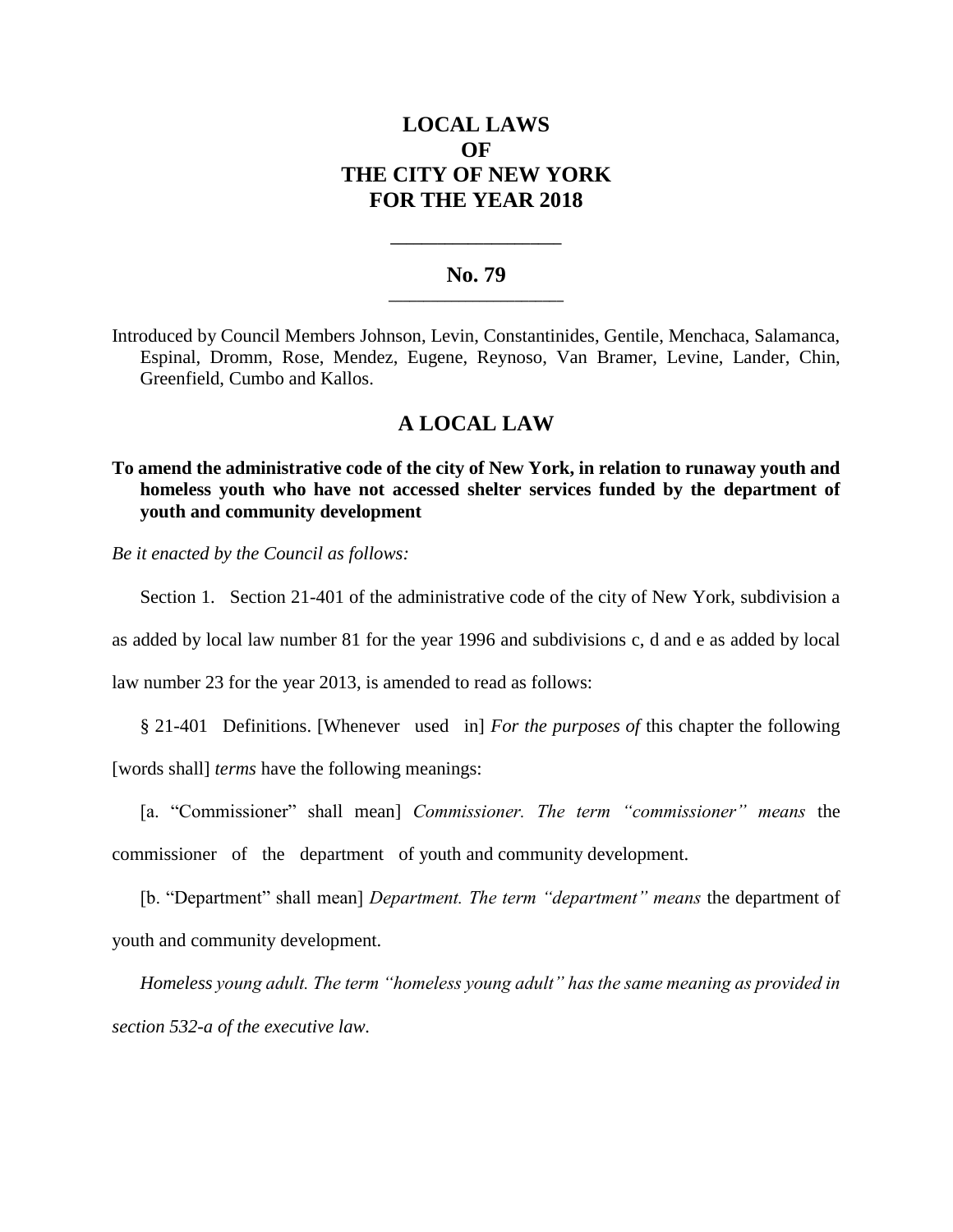*Homeless youth. The term "homeless youth" has the same meaning as provided in section 532-a of the executive law. For the purposes of this chapter, the term homeless youth shall also include homeless young adults.*

*Runaway and homeless youth crisis services program. The term "runaway and homeless youth crisis services program" has the same meaning as provided in section 532-a of the executive law.* 

[c. "Runaway and homeless youth services" shall mean department-administered] *Runaway and homeless youth services. The term "runaway and homeless youth services" means department-funded* street outreach and referral services, drop-in centers, *runaway and homeless youth* crisis [shelters] *services programs*, and transitional independent living [centers] *support programs*.

*Runaway youth. The term "runaway youth" has the same meaning as provided in section 532-a of the executive law.*

[d. "Sexually exploited child" shall have] *Sexually exploited child. The term "sexually exploited child"* has the same meaning as provided in subdivision one of section 447-a of the [New York State] social services law.

*Shelter services. The term "shelter services" means residential programs within runaway and homeless youth crisis services programs and transitional independent living support programs.*

*Transitional independent living support program. The term "transitional independent living support program" has the same meaning as provided in section 532-a of the executive law.*

[e. "Youth: shall mean] *Youth. The term "youth" means* any person under [twenty-four] *24* years of age.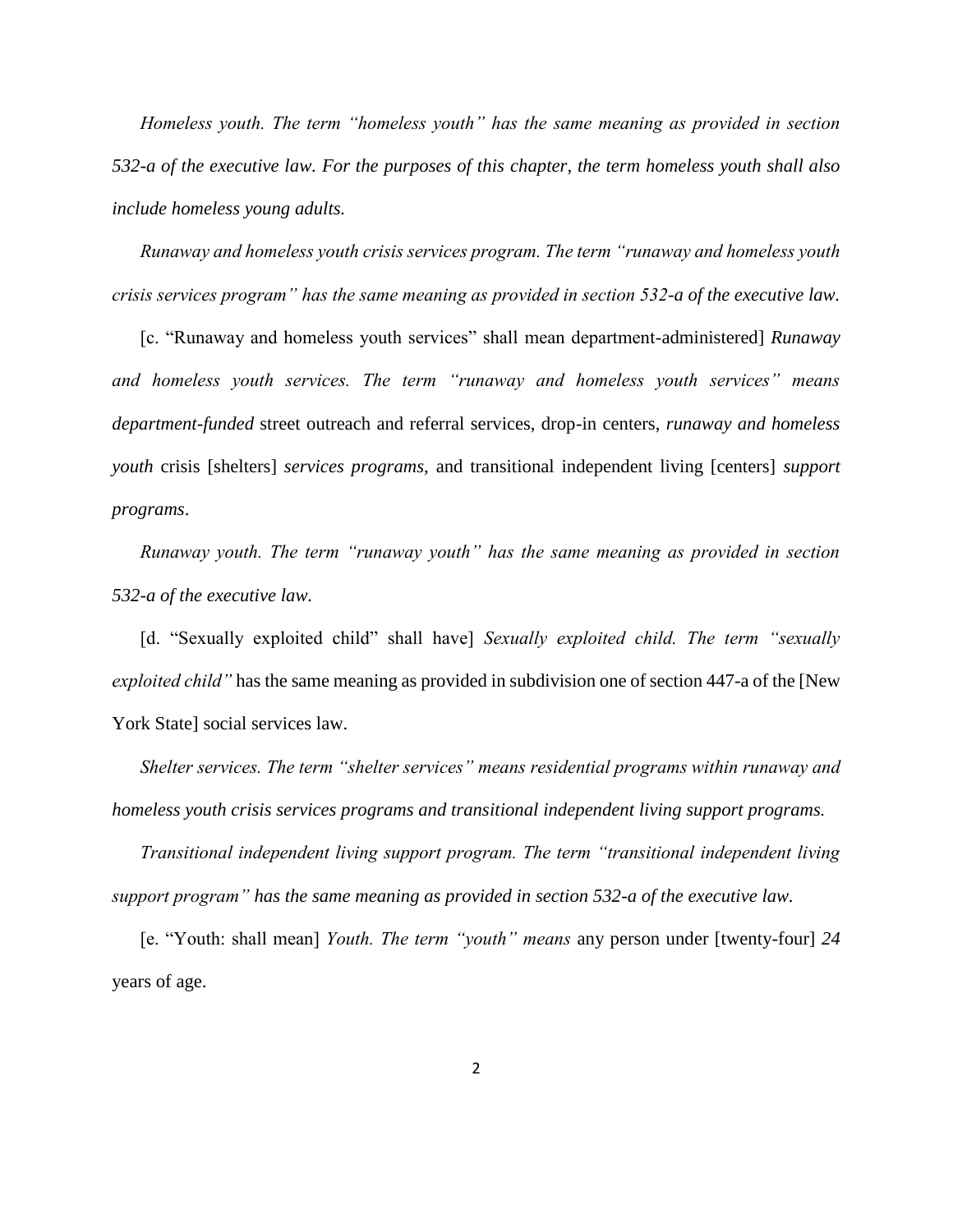§ 2. Chapter 4 of title 21 of the administrative code of the city of New York is amended by adding a new section 21-404 to read as follows:

*§ 21-404 Homeless and runaway youth shelter access report.* 

*a. Beginning July 31, 2018, and by each January 31 and July 31 thereafter, the department shall submit to the speaker and post on its website a report relating to the number of runaway and homeless youth who contacted or presented themselves to a runaway and homeless youth services program to request shelter and were not able to access shelter services during the six month periods ending on June 30 and December 31, respectively. Such report shall include, but not be limited to, the total number of youth eligible for a department-funded program on the date such program's services were sought who could not access shelter services, disaggregated by:* 

*1. The type of shelter services the youth was attempting to obtain, including, but not limited to, a runaway and homeless youth crisis services program or a transitional independent living support program;* 

2. The name of the runaway and homeless youth crisis services program or transitional *independent living support program at which the youth did not access shelter services;* 

*3. The bed capacity at such runaway and homeless youth crisis services program or transitional independent living support program;*

*4. The number of beds available at such runaway and homeless youth crisis services program or transitional independent living support program at the time the youth did not access shelter services;*

*5. The ages of youth who did not access shelter services;*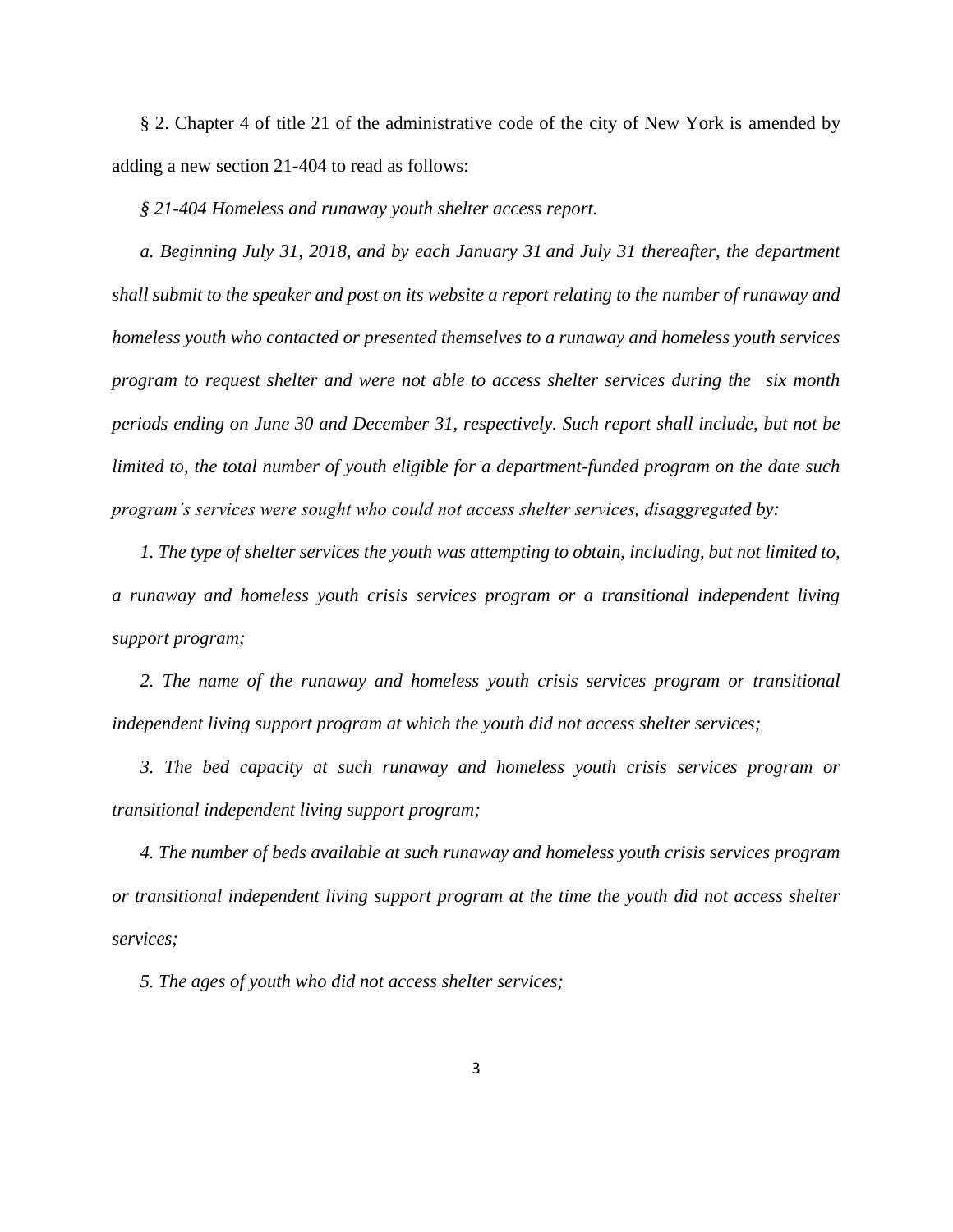*6. Whether the youth who did not access shelter services identified as a member of the lesbian, gay, bisexual, transgender, queer or intersex community, if such information was volunteered by the youth; and*

*7. The reason why the youth did not access shelter services including, but not limited to, bed capacity, bed availability, insufficient beds in a specific type of program, or whether such youth chose not to accept a bed that was offered. Such information shall be further disaggregated by the reason such youth did not accept the bed, if such information is available.* 

*b. Beginning January 1, 2019, all providers under contract or similar agreement with the department to provide runaway and homeless youth crisis services or transitional independent living support programs shall submit the information required pursuant to this section to the department through an electronic database designated by the department and shall include the following information in the reports required pursuant to subdivision a of this section:*

*1. Whether the provider referred the youth to another department-funded runaway and homeless youth crisis services program or transitional independent living support program;*

2. The name of the runaway and homeless youth services program or transitional independent *living support program to which the provider referred the youth, if applicable; and* 

*3. Whether that runaway and homeless youth services program or transitional independent living support program admitted the youth to receive shelter services.*

§ 3. This local law takes effect immediately.